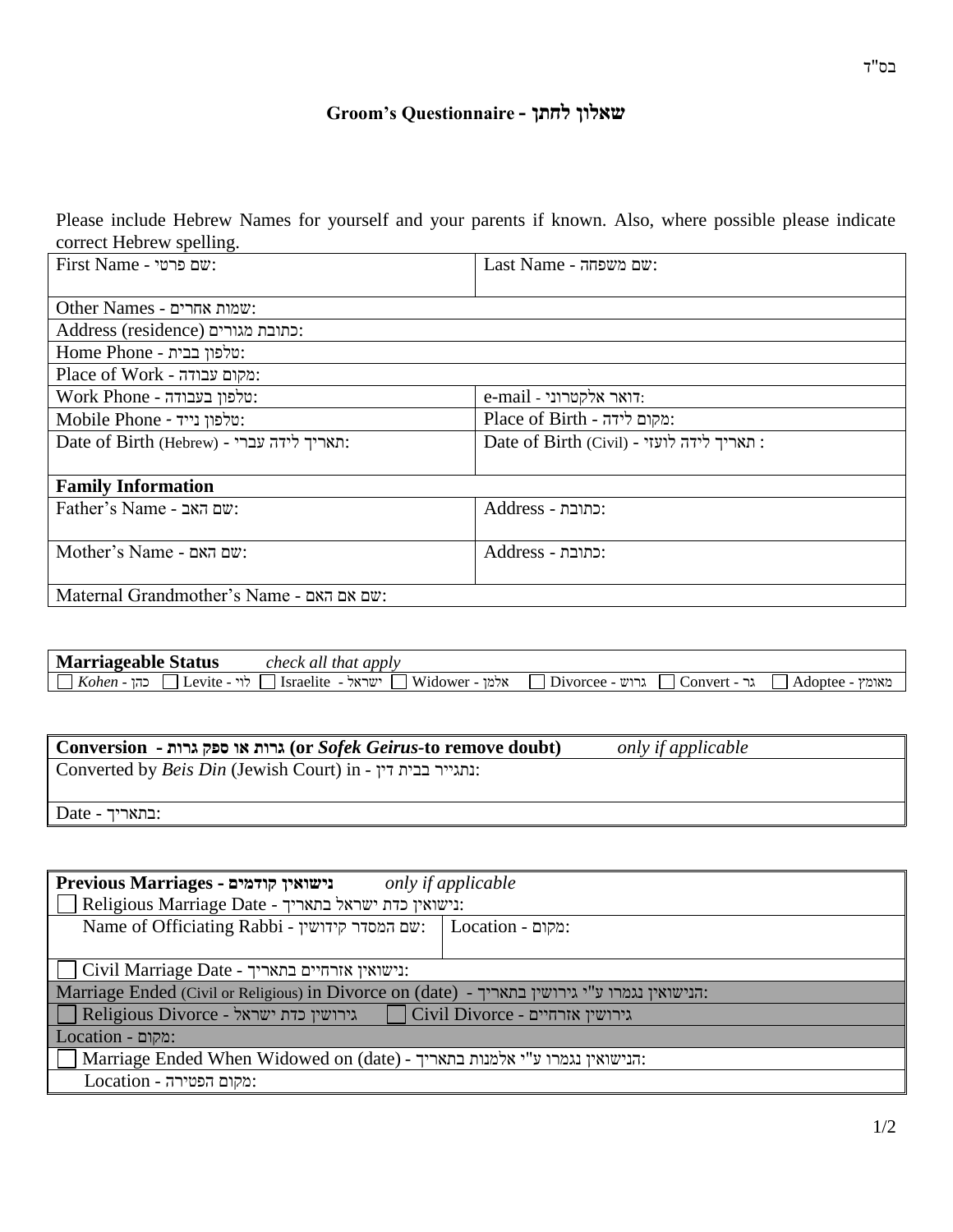#### *Declaration of the Groom* **– החתן הצהרת**

*(name) (phone)*

I declare that all of the confidential details above have been provided willingly and are correct and accurate to the best of my knowledge. Based on the same I request that my marriage be conducted accordance with Jewish Law. I am aware that I need to study and become familiar with the laws relating to family purity prior to my wedding and  $\Box$  request that an instructor be arranged for me to do so.

have already arranged to study the same with  $\frac{1}{(name)}$ 

I, further, consent for the officiating rabbi to discuss the information contained herein with my rabbi and any *beis din* (rabbinical court) that I have named and to confirm my progress with my "family purity instructor" if necessary.

הריני מצהיר שכל הפרטים דלעיל נמסרו מרצוני הטוב והינם נכונים ומבקש אני על סמך זה לסדר לי חופה וקידושין כדת משה וישראל.

אני מכיר שצריך אני ללמוד את הלכות טהרת המשפחה לפני חתונתי

והריני מבקש לסדר מדריך בשבילי לענינים אלו.

וכבר סדרתי ללמוד את זה עם  $\Box$ 

*)שם( )טלפון(*

אני בזה גם מסכים שהרב מסדר קידושין יוכל במקרה הצורך להתיעץ עם הרב שלי, המדריכה הנ"ל, או עם כל בית דין שהזכרתי.

| Signature - ועל החתום: | האריד.<br>Date<br>$\overline{\phantom{a}}$ |
|------------------------|--------------------------------------------|
|                        |                                            |

### *Declaration of the Witnesses***– העדים הצהרת**

| We the undersigned are willfully and honestly attest that _______________________<br>is                      |                                                                                                                                           |  |
|--------------------------------------------------------------------------------------------------------------|-------------------------------------------------------------------------------------------------------------------------------------------|--|
| known to us as a Jewish man who is:                                                                          |                                                                                                                                           |  |
| אנו החתומים מטה מעידים בזה מרצוננו הטוב בעדות גמורה ובכל האחריות לאחר שהוזהרנו לומר את האמת כי אנו מכירים את |                                                                                                                                           |  |
| . ושהוא יהודי:                                                                                               |                                                                                                                                           |  |
|                                                                                                              |                                                                                                                                           |  |
|                                                                                                              | Single - גרוש Divorced - גרוש Widowed - אלמן Widowed - אלמן A Convert - גר $\Box$ A Kohen - הוק בתן A Levite - אלמן An Israelite - אישראל |  |
| Also, to the best of our knowledge the information that he provided above is accurate.                       |                                                                                                                                           |  |
| ועוד שלדעתנו כל הפרטים שהוא כתב לעיל הינם נכונים.                                                            |                                                                                                                                           |  |
|                                                                                                              |                                                                                                                                           |  |
| Name of First Witness - שם העד                                                                               | : התימה - Signature                                                                                                                       |  |
| :כתובת - Address                                                                                             |                                                                                                                                           |  |
|                                                                                                              |                                                                                                                                           |  |
|                                                                                                              |                                                                                                                                           |  |
| Name of Second Witness - שם העד                                                                              | : התימה - Signature                                                                                                                       |  |
|                                                                                                              |                                                                                                                                           |  |
| :כתובת - Address                                                                                             |                                                                                                                                           |  |

Name of Rabbi - התימה: Signature - התימה: Signature - חתימה :כתובת, טלפון, דואר אלקטרוני וכו' - Address and Contact Information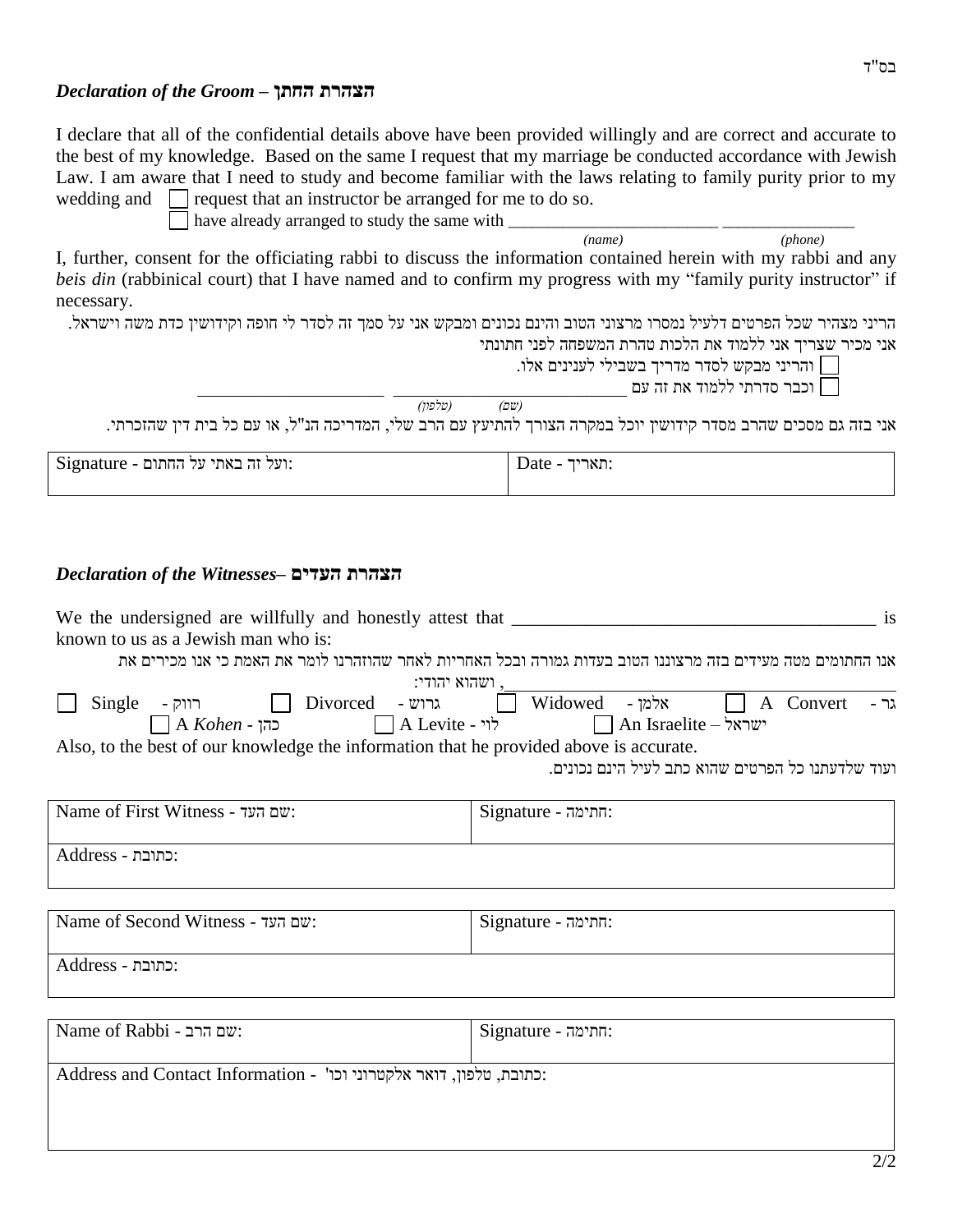## **Bride's Questionnaire- לכלה שאלון**

| Please include Hebrew Names for yourself and your parents if known. Also, where possible please indicate correct Hebrew spelling. |                                                 |  |
|-----------------------------------------------------------------------------------------------------------------------------------|-------------------------------------------------|--|
| First Name - שם פרטי                                                                                                              | Last Name - שם משפחה:                           |  |
|                                                                                                                                   |                                                 |  |
| Other Names - שמות אחרים:                                                                                                         |                                                 |  |
| :כתובת מגורים (Address (residence                                                                                                 |                                                 |  |
| :טלפון בבית - Home Phone                                                                                                          |                                                 |  |
| Place of Work - מקום עבודה:                                                                                                       |                                                 |  |
| :טלפון בעבודה - Work Phone                                                                                                        | $e$ -mail - דואר אלקטרוני.                      |  |
| Mobile Phone - יטלפון נייד:                                                                                                       | :מקום לידה - Place of Birth                     |  |
| Date of Birth (Hebrew) - תאריך לידה עברי                                                                                          | Date of Birth (Civil) - תאריך לידה לועזי        |  |
| <b>Family Information</b>                                                                                                         |                                                 |  |
| Father's Name - שם האב                                                                                                            | :כתובת - Address                                |  |
| Mother's Name - שם האם                                                                                                            | :כתובת - Address                                |  |
| Maternal Grandmother's Name - שם אם האם                                                                                           |                                                 |  |
|                                                                                                                                   |                                                 |  |
| <b>Marriageable Status</b><br>check all that apply                                                                                |                                                 |  |
| $Kohen$ - כהנת - Levite - לוי' - Israelite - ישראלית                                                                              | $\Box$ Widow - אלמנה<br>$\Box$ Divorcee - גרושה |  |
| $\exists$ Virgin* - *בתולה<br>$\Delta$ מאומצת - $\Box$<br>$Chalutza$ - חלוצה<br>Convert - גיורת                                   |                                                 |  |
| Conversion - גרות או ספק גרות (or Sofek Geirus-to remove doubt)<br>only if applicable                                             |                                                 |  |
| Converted by Beis Din (Jewish Court) in - נתגיירה בבית דין:                                                                       |                                                 |  |
|                                                                                                                                   |                                                 |  |
| $Date - $ בתאריך:                                                                                                                 |                                                 |  |
|                                                                                                                                   |                                                 |  |
| Previous Marriages - נישואין קודמים<br>only if applicable                                                                         |                                                 |  |
| Religious Marriage Date - נישואין כדת ישראל בתאריך:                                                                               |                                                 |  |
| Name of Officiating Rabbi - שם המסדר קידושין:<br>:מקום - Location                                                                 |                                                 |  |
| Civil Marriage Date - נישואין אזרחיים בתאריך:                                                                                     |                                                 |  |
| Marriage Ended (Civil or Religious) in Divorce on (date) - הנישואין נגמרו ע"י גירושין בתאריך:                                     |                                                 |  |
| Religious Divorce - גירושין כדת ישראל<br>Civil Divorce - גירושין אזרחיים                                                          |                                                 |  |
| :מקום - Location                                                                                                                  |                                                 |  |
| Marriage Ended When Widowed on (date) - הנישואין נגמרו ע"י אלמנות בתאריך.                                                         |                                                 |  |
| $Location - 1$ - מקום הפטירה                                                                                                      |                                                 |  |
|                                                                                                                                   |                                                 |  |
| Chalutza: Performed the Chalitza at the Jewish Court in - יִדְיבלה חליצה בבית דין:                                                | only if applicable                              |  |
| $Date - 2$ : בתאריך:                                                                                                              |                                                 |  |

Reason *Chalitza* was not performed - מטעם לחליצה זקוקה אינה:

:הערות - Notes

\*If this status may have changed as a result of illness or a medical procedure, please indicate this in "notes", above. \*באם הי' איזה חולי או תהליך רפואי שיכול לשנות את המצב הזה, נא לכתוב על כך בהערות.